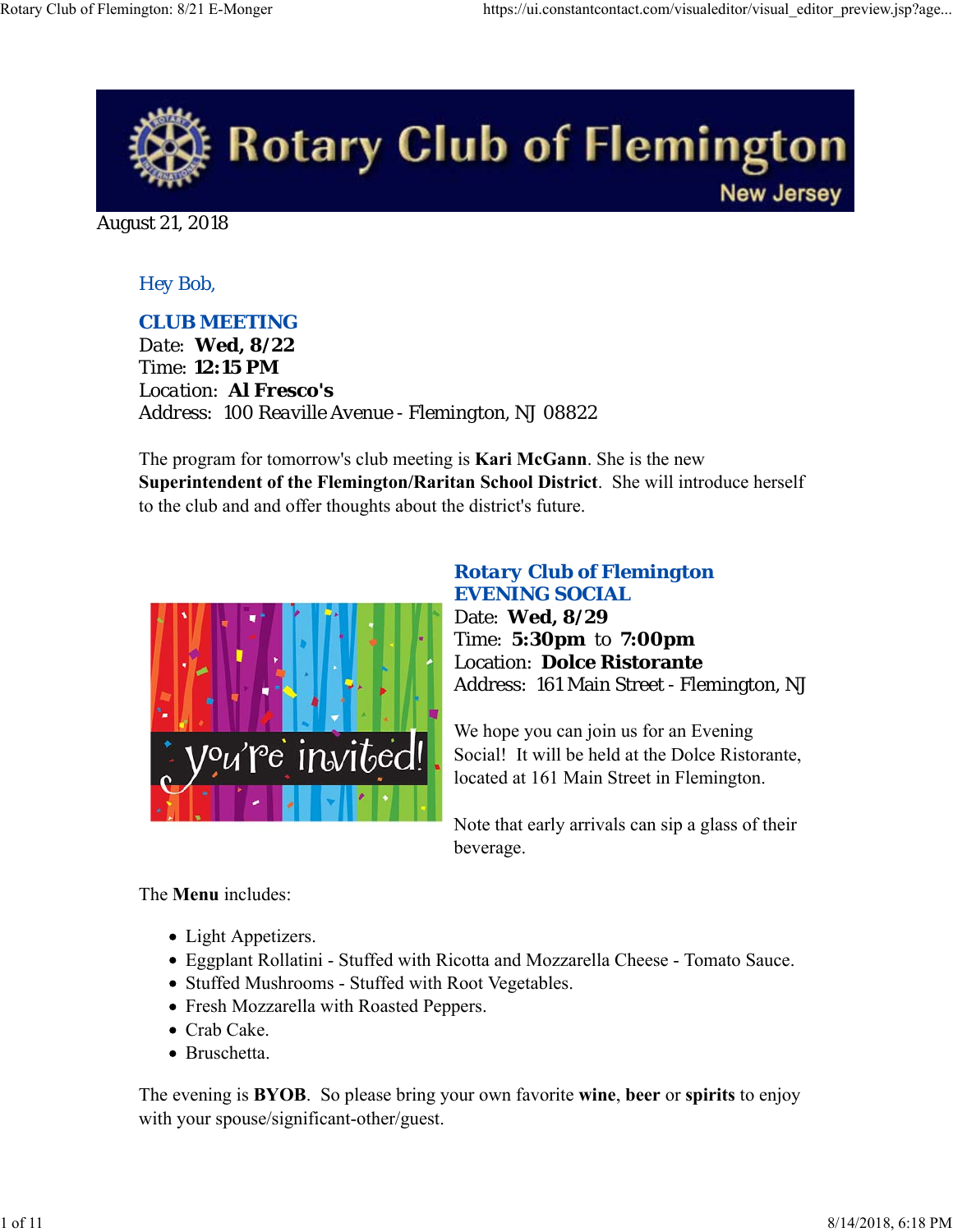There will be no regular lunch meeting on Wednesday, 8/29 this week in lieu of the evening dinner.

Please **RSVP** by **Friday, 8/24** to the Evite invitation so that we can provide a head count to the restaurant. If you did not receive an email, just let us know that you would like to attend and we will add you to the list. Please indicate the total number attending when you do RSVP. If you have any questions, please contact Terry Ownes at  $t$ mownes $@$ sprintmail.com, who is coordinating this special evening.

#### Cost to Attend:

- Weekly Pay-as-you-go members will pay \$15 for their meal. No cost for their spouses.
- Semiannual and annual paying members and their spouses attend for no cost.
- No cost for spouses of deceased members.
- Friends of Rotary will pay \$20 per person.



### *Please Consider SPONSORING The Flemington Rotary BeerFest*

Darren Loew wanted to share with everyone a link to download a copy of the BeerFest Sponsorship Form. We could use everyone's help in trying to obtain sponsors. We would also love it if you would consider being a sponsor yourself!

To **Sponsor the BeerFest**, **Click Here** to download the BeerFest Sponsorship form.

To directly **Donate to the Flemington Rotary Foundation**, **Click Here** to contribute via the Flemington Rotary Foundation website. Credit cards are accepted.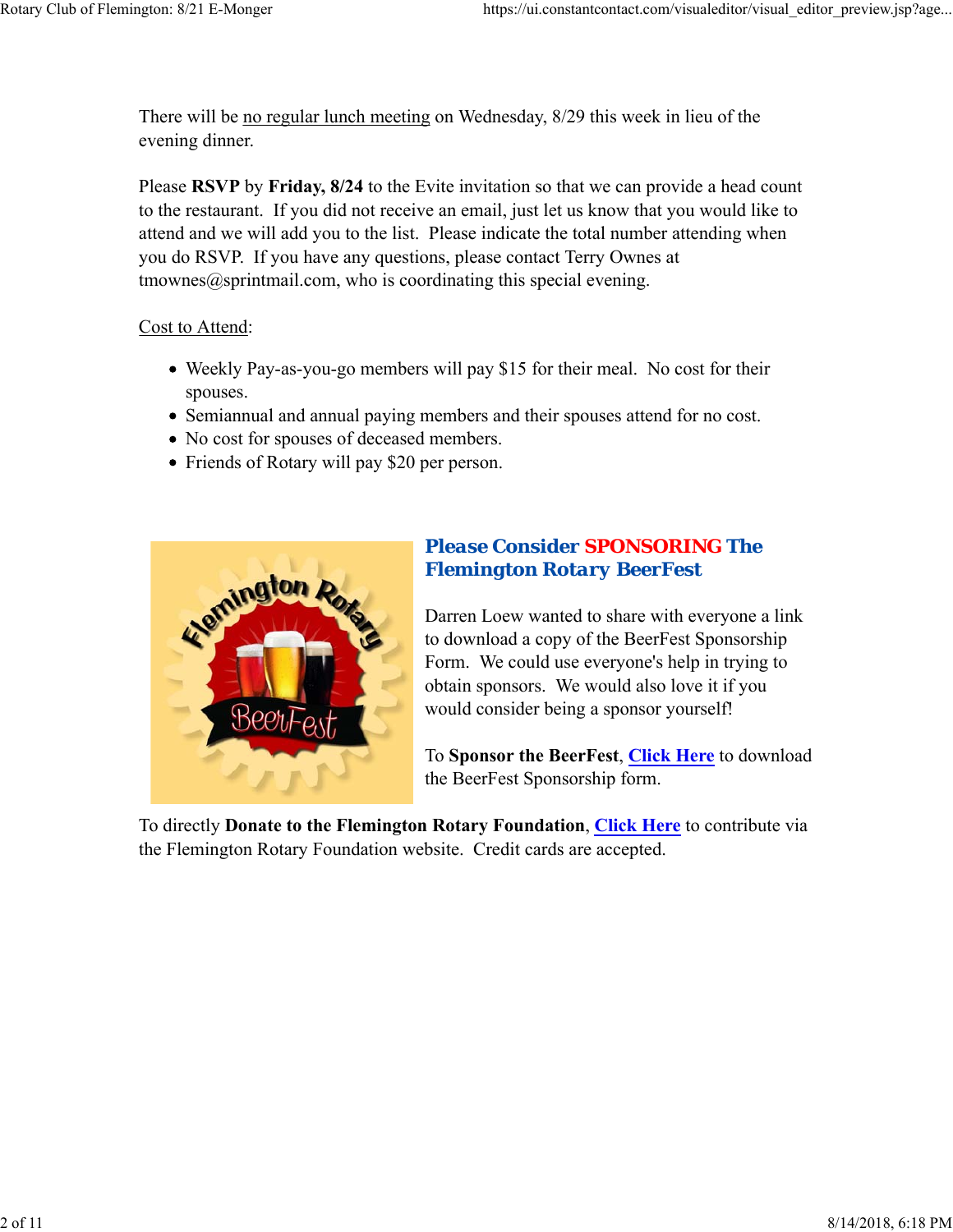

## *2018 Flemington Rotary BeerFest TICKETS ARE ON SALE!!!*

Please note that **online tickets** for the **2018 Flemington Rotary BeerFest** went on sale on Tuesday, May 1st! While we hope all Rotarians are able to help work at the event in some manner, please feel free to let your family & friends know about attending. For more information or to purchase tickets, **Click Here** to visit the website.



### *Please Consider Supporting YOUR FLEMINGTON ROTARY FOUNDATION*

The **Flemington Rotary Foundation** was established in 2017 and was organized for the charitable and educational purposes of the Rotary Club of Flemington, NJ. Classified as a not-forprofit  $501(c)(3)$  tax exempt charitable organization, the Flemington Rotary Foundation provides

Rotarians an opportunity to advance world understanding, goodwill, and peace through the improvement of health, the support of education, and the alleviation of poverty at international to local levels.

We request that all Rotarians **consider making a donation of \$100 or more** to the Foundation in one of two ways. One way is to sponsor the upcoming BeerFest event and receive all the mileage associated with the level of sponsorship you choose! OR, if you don't want to receive the public recognition from your donation, then contribute directly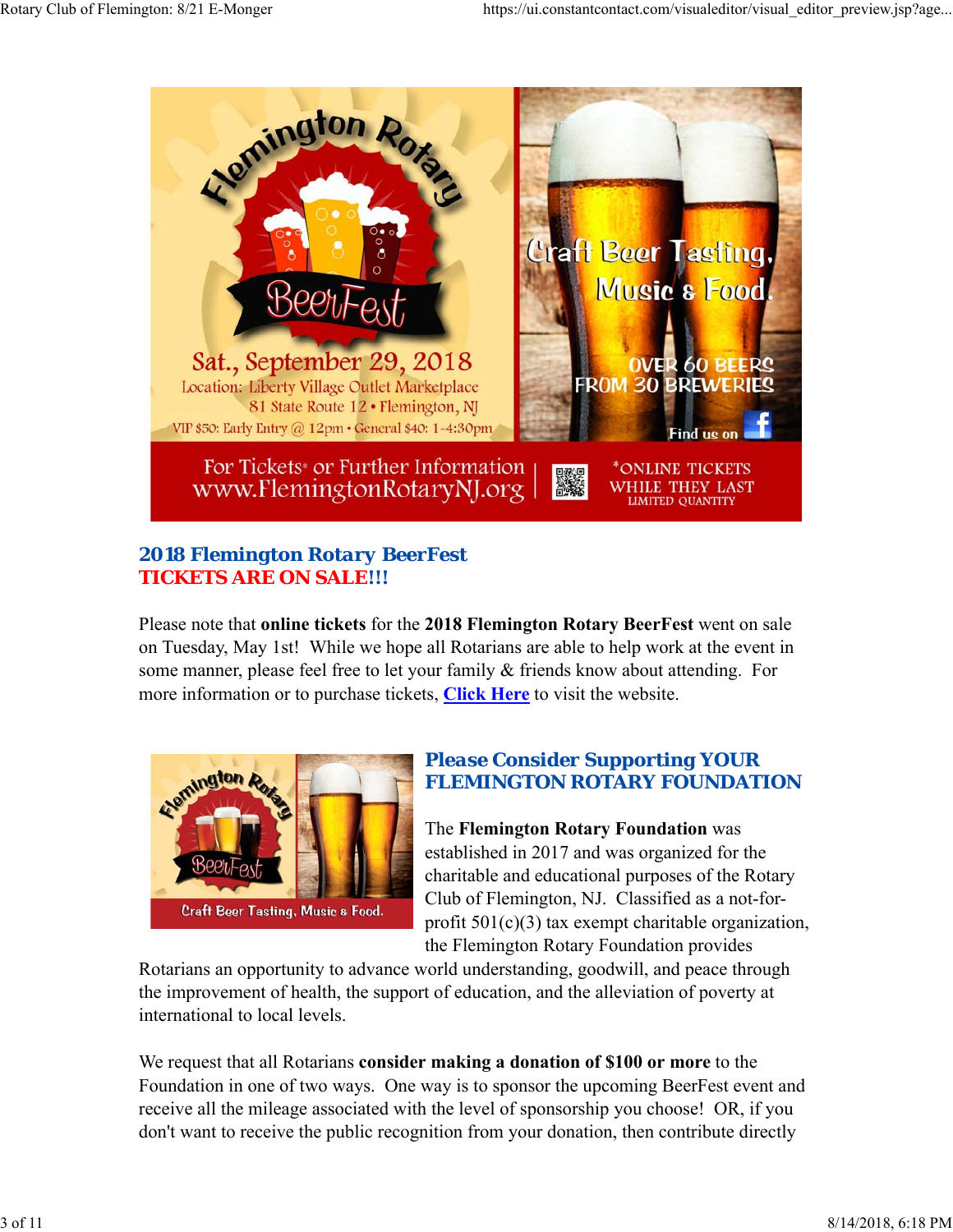to the Flemington Rotary Foundation. Either donation (via sponsorship or direct donation) is **tax deductible** to the maximum extent of the law.

To **Sponsor the BeerFest**, **Click Here** to download the BeerFest Sponsorship form.

To directly **Donate to the Flemington Rotary Foundation**, **Click Here** to contribute via the Flemington Rotary Foundation website. Credit cards are accepted.

### *RIDES for JOHN ZULLO* **From Sandy Clark Updated 8/21/2018**

The following is an updated schedule for driving John Zullo to Wednesday Rotary meetings during the next several weeks. This will be revised as necessary in each weekly E-Monger. Scheduled drivers should contact Sandy Clark at least 24 hours before the Wednesday meeting if they are unable to drive. At the same time, John will call the scheduled driver at least a day in advance if he does not plan to attend the meeting.

#### **Schedule of Drivers for John Zullo**:

- August 22 Ken Skowronek
- August 29 Terry Martin

### *NEW District 7475 Mobile App + Member Account Creation* **Email from Barry Kroll of our new District 7475**

Dear Flemington Rotary Club,

The new Rotary District 7475 website is up and running. It is still under construction and it will be a couple of weeks before it is finished.

The new website address for the District 7475 website is: www.njrotary.org - check it out.

Note that theClubRunner (district software) has an excellent **mobile app** that you can download from the Apple or Android store that will give you full access to your club's and district information. Here is a link that explains this.

### https://youtu.be/PFLu08meAHI

Once the app is downloaded you will need to have a logon ID and password to access the app. Everyone in the district now has a logon id and password. Since you are from the old District 7510, **the following are instructions to get your own logon and password**: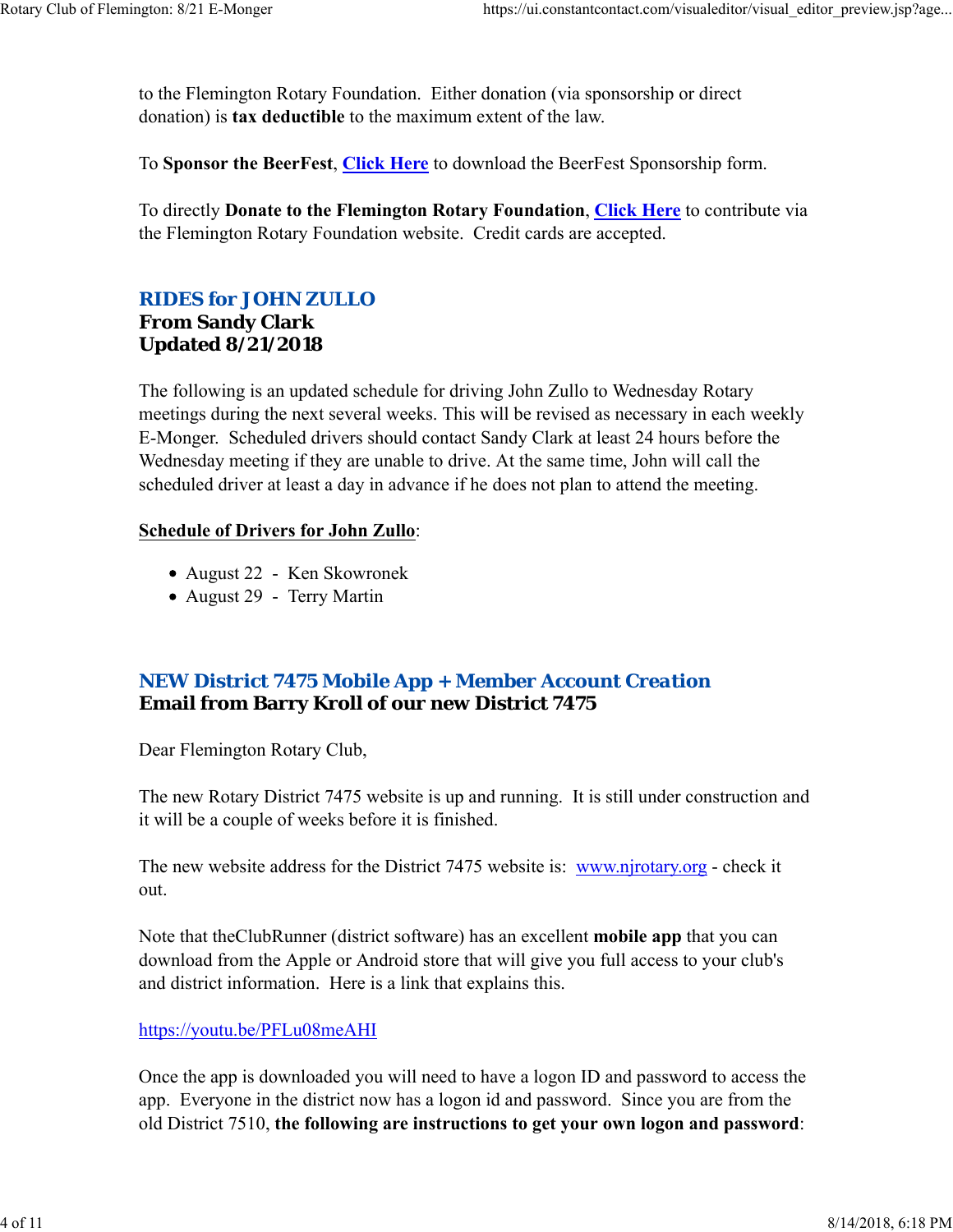- 1. First, go to the district website at www.njrotary.org
- 2. Click on Member Login (top right)
- 3. On the logon screen click forgot name (it will ask for your club, last name and email)
- 4. If the information matches your information in the database it will send you an email with your information
- 5. Follow instructions on how to reset your password (make a note of our logon name)

Additional training and webinars will be forthcoming for all of the aspects of data integration, imputing/accessing information, etc.

Yours in Rotary, Barry Kroll



# *Follow US on Facebook*

The Rotary Club of Flemington is on Facebook with two (2) different Facebook pages! One page is for all information about the Rotary Club of Flemington. The second page is

dedicated to the BeerFest event. Click the links below to access our Facebook pages:

- Rotary Club of Flemington, NJ
- Flemington Rotary BeerFest



#### *The Flemington Rotary MEMBER DIRECTORY Is Updated on the Website*

A PDF copy of the Club Directory kept on the club website, located on the password protected "**Members Only**" page. To access this, simply goto **www.FlemingtonRotaryNJ.org** and click on "Members

Only" in the upper left. The page is password protected. If you do not have the password, simply email us and request it.

If you see any updates that need to be made (a change of address, email, phone number, something is not listed correctly, etc.), please email Sandy Clark and request any changes to be made. **Click Here** to generate an email to Sandy.



### *SPEAKERS & PROGRAMS BEING SOUGHT*

**Jeff Moore**, our new Program Chair, is looking for speaker &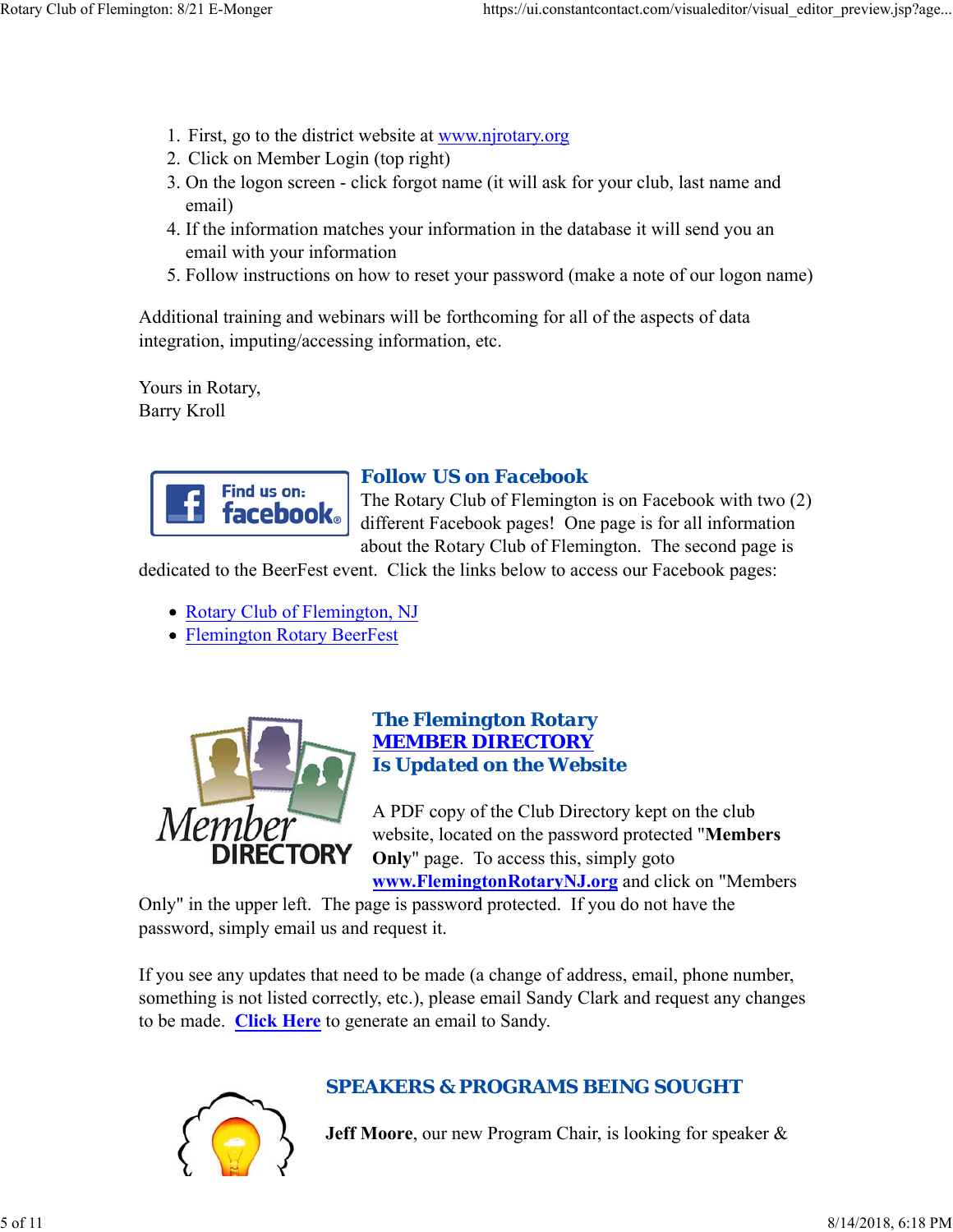program ideas for upcoming meetings. If you have any leads, please pass them onto Jeff, who will follow-up to schedule the speaker.

**Click here** to generate an email directly to Jeff.



As you know, the Rotary Club of Flemington is a member of the H.C. Chamber of Commerce. This enables all Rotarians the ability to attend a Chamber function as a "member". If someone asks you what your business is, you would explain that you are a member representing the Rotary Club of Flemington. **Click Here** to visit the Chamber website for a listing of upcoming events.

### *ROTARY DISTRICT 7475 NEWS*

**Click Here** to read the current news from our Rotary District 7475.

### *UPCOMING DATES TO NOTE:*

Wed, 8/29: (5th Wed): **Flemington Rotary Evening Cocktail Party** at Dolce (see above for details). (*Note there is NO regular noon meeting on this day*).

Wed, 9/05: Jane Griffith, a social worker with the Hunterdon County Department of Human Services, will discuss the Mr. Fix-It Program and other initiatives in the Division of Senior, Disabilities & Veterans Services.

Wed, 9/12: Official Visit: District Governor John Wilson.

Wed, 9/19: Ira Liebross: Flemington Rotary BeerFest.

Wed, 9/26: Ira Liebross: Flemington Rotary BeerFest.

Next RCOF Board Meeting: Wed, TBA at 5:30 PM (Usually the 3<sup>rd</sup> Wed). **Next BeerFest Meeting:** Wed, 9/5 at 6:30 PM (Usually the 3<sup>rd</sup> Wed). Next Membership Meeting: Wed, TBA at 1:30 PM (Usually the 2<sup>nd</sup> Wed).

**Upcoming RCOF Club Events, Fundraisers, Fellowship Events, Etc**.: 9/29 (Sat): Flemington Rotary BeerFest

**Rotary District 7475 Events & Functions:** To Be Announced.

### *COMMITTEE LIST:*

**Click Here** to download the listing of all current Club Committee's and its members.

### *"MEMBERS ONLY" WEBSITE:*

**Click Here for the Members Only section of the website to find:**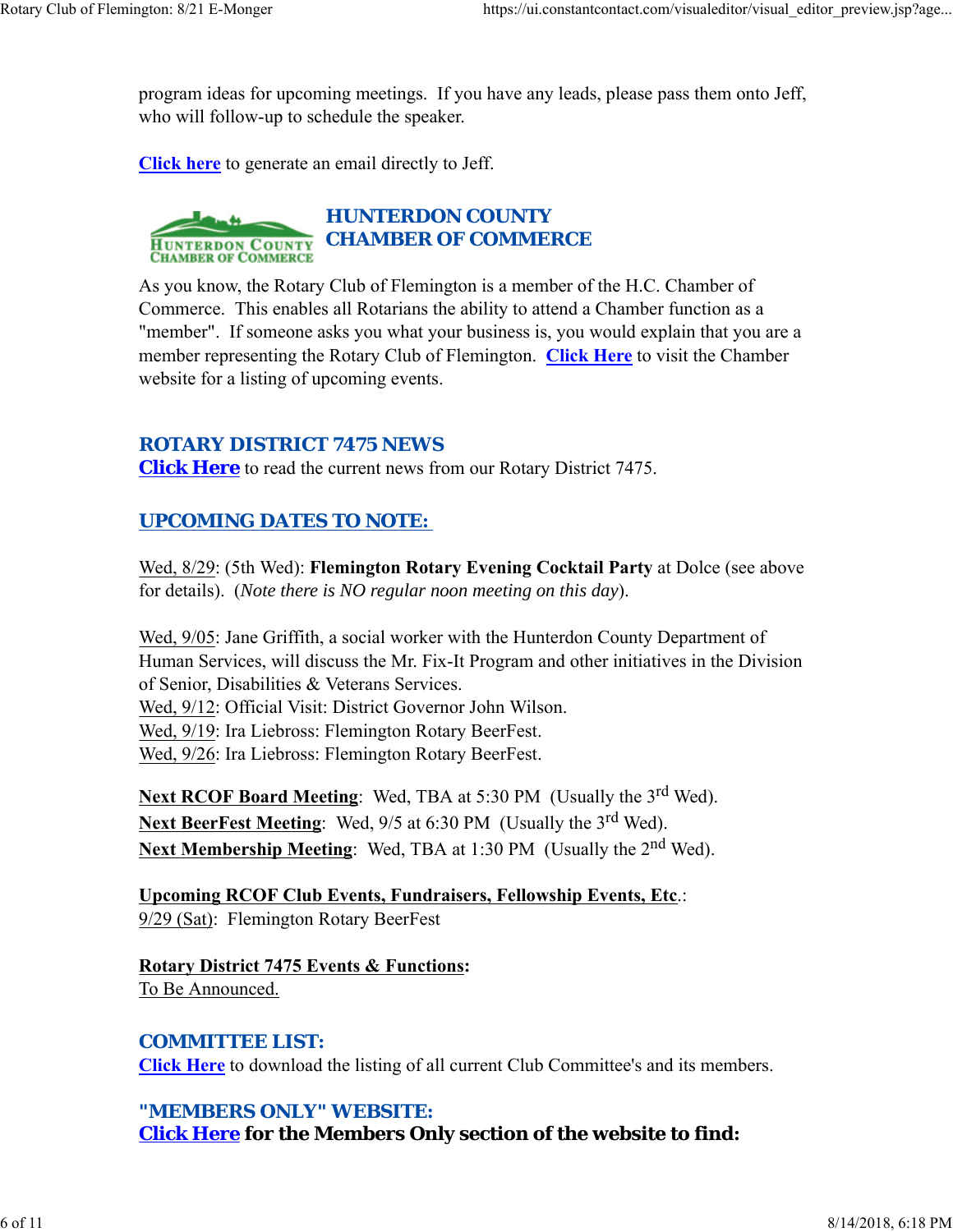- 1) The "Membership Proposal Form" to propose a new member.
- 2) New Member Information.
- 3) An Online Copy of the Club Membership Directory.
- 4) A Link to All Photos Albums of the Club.

### *ROTARY WEBSITE LINKS:*

Rotary International: **www.Rotary.org** Rotary District 7510: **www.RotaryNJ.org**

### *NEARBY ROTARY CLUB MEETINGS:*

As A Rotarian, you are Welcome to attend a Rotary Club meeting anywhere in the world. Click here for the Rotary Club Locator App. Or see below for some local meetings:

#### Mondays

**Lambertville/New Hope** (6:30 pm) - Lambertville Station Restaurant; 11 Bridge Street, Lambertville NJ 08530

**Piscataway** (12:15 pm) - Radisson Hotel; 21 Kingsbridge Road, Piscataway, NJ 08854

#### Tuesdays

**Whitehouse** (12:15 pm) - Max's 22; 456 Route 22 West, Whitehouse Station, NJ 08889 **Princeton** (12:15 pm) - The Nassau Club; 6 Mercer Street, Princeton, NJ 08540 **Bridgewater-Bound Brook** (12:15 pm) - Arbor Glenn; 100 Monroe St, Bridgewater 08807

### Wednesdays

**Branchburg Township** (7:30 am): Stoney Brook Grille; 1285 Route 28, North Branch, NJ 08876

**Flemington** (12:15pm): Copper Hill Country Club; 100 Copper Hill Road, Ringoes, NJ 08851

**Hillsborough Township** (6:15 pm): Pheasant's Landing; 311 Amwell Road (Rt. 514), Hillsborough, NJ 08844

### Thursdays

**Clinton Sunrise** (7:30 am): Clinton Fire Department; New Street, Clinton, NJ 08809 **Somerville/Bridgewater** (12:15 pm): Bridgewater Manor; 1251 US Highway 202/206, Bridgewater, NJ 08807

**Trenton** (12:15 pm): Freddie's Tavern; 12 Railroad Avenue, West Trenton, NJ 08628

### Fridays

**North Hunterdon** (12:15 pm): Beaver Brook County Club; 25 County Club Drive, Annandale, NJ 08801 **Princeton Corridor** (12:15pm): Hyatt Regency; 102 Carnegie Center, Rt. 1 North,

Princeton, NJ 08540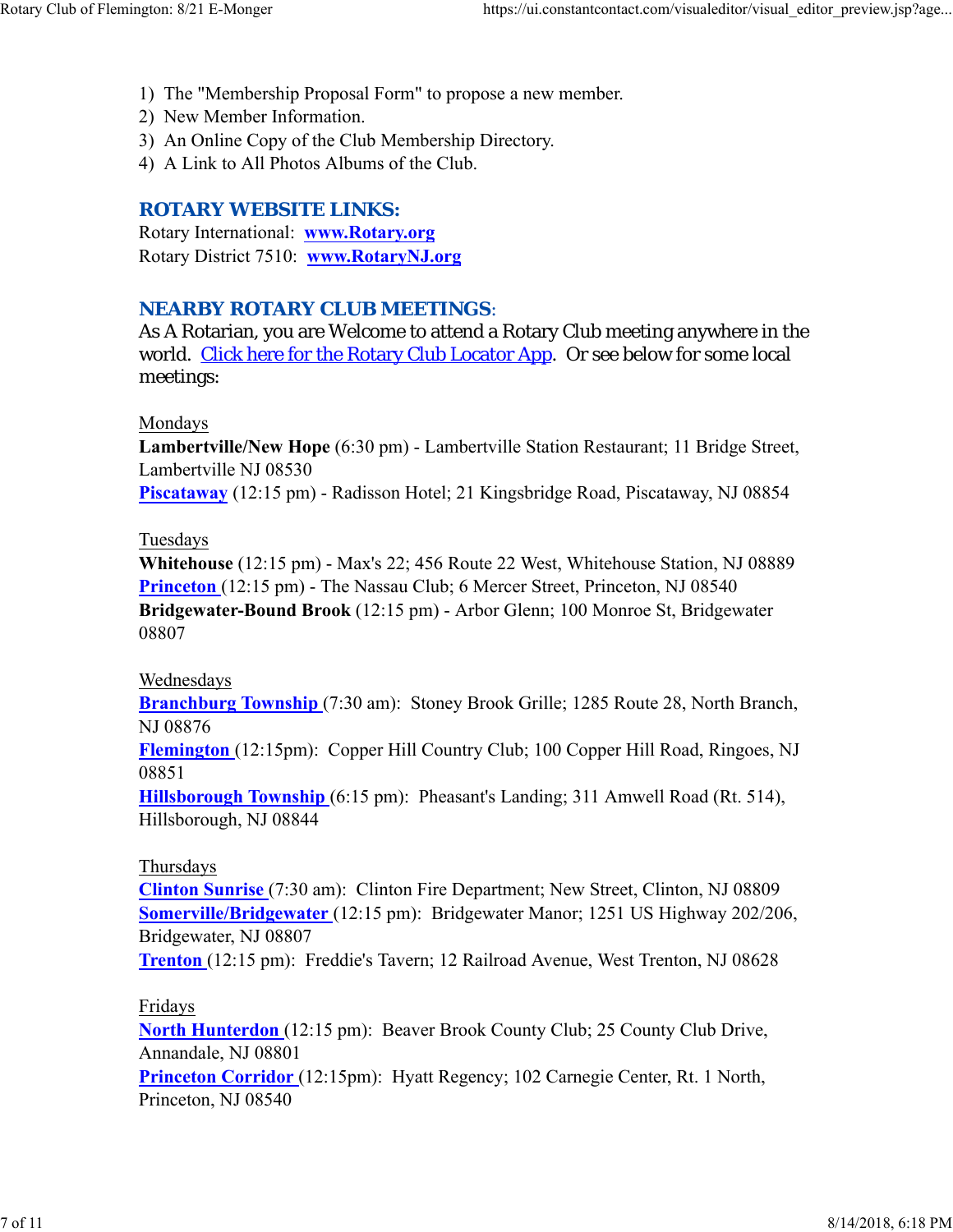eClub **Rotary eClub of Hunterdon Horizon**: View website for meetings or online makeups.

# RI President's Call for Action in **2018-2019**: **"Be the Inspiration" Rotary Club of Flemington - Our 95th Year** Founded October 3, 1923 \* Charter #1529 \* District 7475

| Club President                           | <b>Nik Kritharis</b>                   |
|------------------------------------------|----------------------------------------|
| President-Elect                          | Ann del Campo                          |
| Secretary                                | <b>Kyle Fogarty</b>                    |
| Treasurer, General                       | <b>Terry Ownes</b>                     |
| Treasurer, Lunch                         | <b>Ken Skowronek</b>                   |
| <b>Board Member</b>                      | Kim Metz (immediate Past-President)    |
| <b>Board Member</b>                      | <b>Sandy Clark</b>                     |
| <b>Board Member</b>                      | D.J. Wright                            |
| Sergeant-at-Arms                         | <b>Tom Fisher</b>                      |
| R.I. President                           | Barry Rassin (New Providence, Bahamas) |
| District Governor (DG)                   | <b>John Wilson</b> (Newark)            |
| District Governor Elect (DGE)            | <b>Ray Freaney (Madison)</b>           |
| District Governor Designee (DGD)         | M. Ann Walko (Watchung-Warren)         |
| <b>Assistant District Governor (ADG)</b> | ***** $(***)$                          |

Club Meetings: **Wednesday, 12:15 pm, Al Fresco's** 100 Reaville Avenue - Flemington, NJ 08822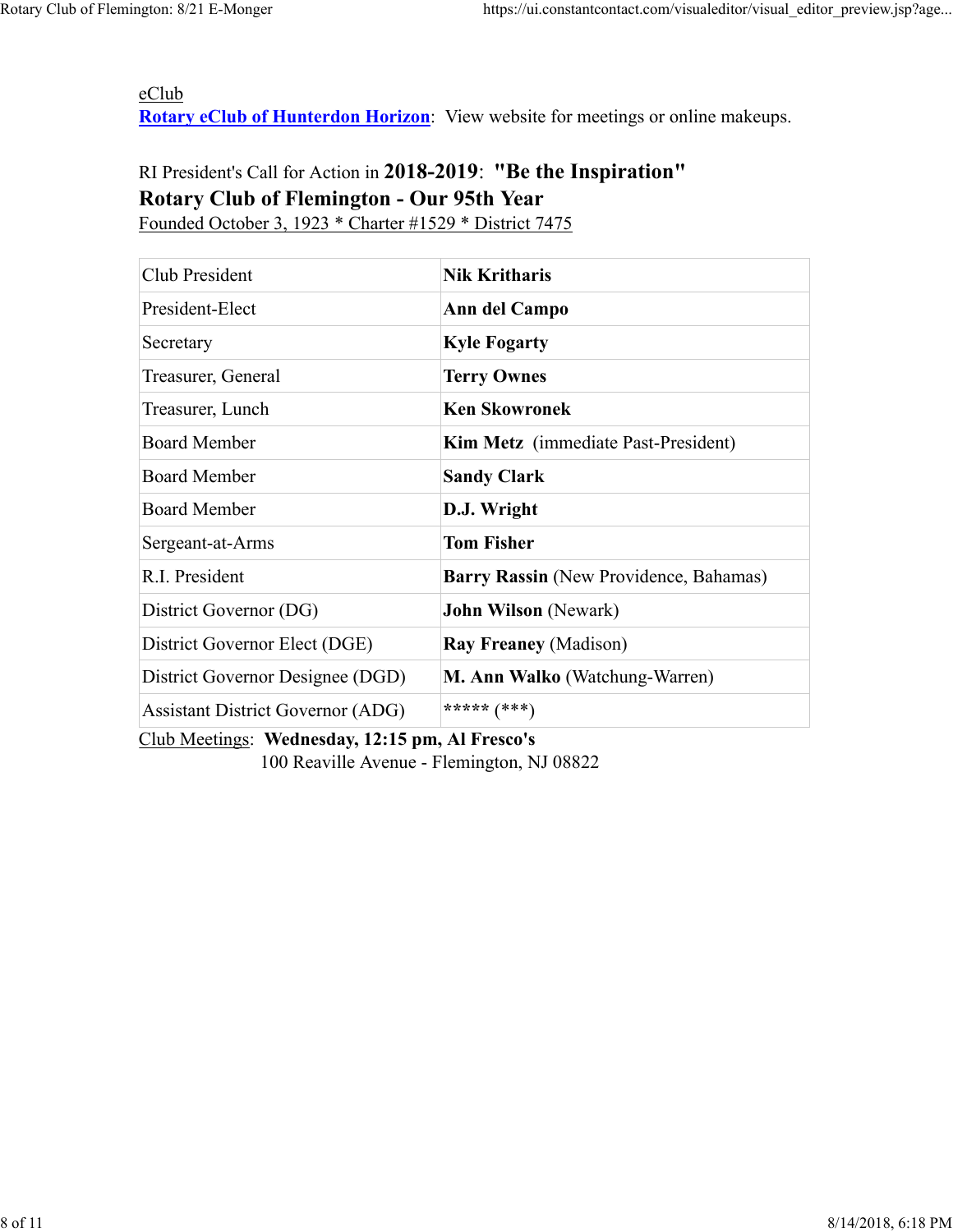

**MISSION STATEMENT:** The mission of Rotary International is to assist and guide Rotarians and Rotary clubs to accomplish the Object of Rotary to ensure Rotary's continuing relevance and to help build a better world, emphasizing service activities by individuals and groups that enhance the quality of life and human dignity, encouraging high ethical standards, and creating greater understanding among all people to advance the search for peace in the world.

**THE OBJECT OF ROTARY:** The object of Rotary is to encourage and foster the ideal of service as a basis of worthy enterprise and, in particular, to encourage and foster:

**1st**: The development of acquaintance as an opportunity for service;

**2nd**: High ethical standards in business and professions, the recognition of the worthiness of all useful occupations, and the dignifying of each Rotarian's occupation as an opportunity to serve society;

**3rd**: The application of the ideal of service in each Rotarian's personal, business and community life;

**4th**: The advancement of international understanding, goodwill, and peace through a world fellowship of business and professional persons united in the ideal of service.

**THE 4-WAY TEST:** "Of the things we think, say or do:

**1st**: Is it the Truth?

2<sup>nd</sup>: Is it Fair to all concerned?

**3rd**: Will it build goodwill and better friendships?

**4th**: Will it be beneficial to all concerned?"

### *ROTARY's AVENUE'S OF SERVICE*:

**1)** Through **Club Service**, we have fun, build lasting friendships, and make sure that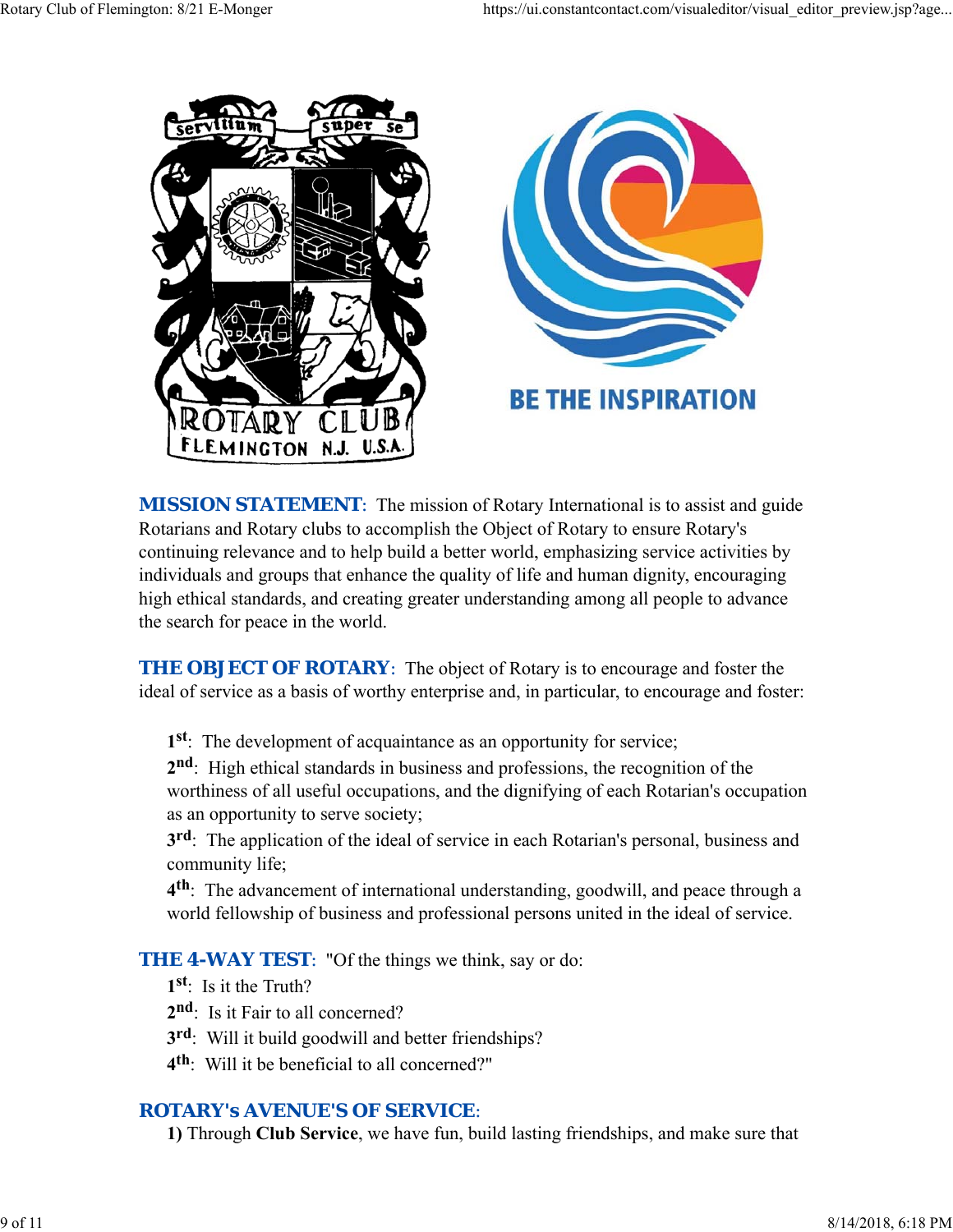our club runs well.

**2)** Through **Vocational Service**, we volunteer our professional skills to serve others and promote integrity in everything we do.

**3)** Through **Community Service**, we address local needs and work with our community to bring lasting improvements.

**4)** Through **International Service**, we meet humanitarian needs around the globe and promote world understanding and peace.

**5)** Through **Youth Service**, we work with young people to help them become the next generation of leaders, visionaries, and peacemakers.

# **2018-2019 CLUB MEMBER ROSTER Rotary Club of Flemington, NJ**

Current Number of Members: 37

| <b>Rotarian</b>                   | <b>Member Since</b> | <b>Classification</b>                    |
|-----------------------------------|---------------------|------------------------------------------|
| Bohler, Herbert C. (Herb)         | 1977                | <b>Specialty Advertising</b>             |
| Chittenden, Robert L. (Bob)       | 2003                | M.E.F.P. Consulting Engineering          |
| Clark, Arthur L. (Sandy)          | 1987                | Printing                                 |
| Davidson, James G. (Jim)          | 2002                | <b>Rubber Products</b>                   |
| del Campo, Ann                    | 2016                | <b>Scientist &amp; Farmer</b>            |
| Ferrari, Frederick J. (Fred)      | 1964                | Orthodontia                              |
| Fisher, Charles H. (Charlie)      | 1961                | <b>Funeral Services</b>                  |
| Fisher, Thomas H. (Tom)           | 2012                | <b>Property &amp; Casualty Insurance</b> |
| Fogarty, Kyle M.                  | 2017                | <b>Financial Advisor</b>                 |
| Harrison, Jeffrey (Jeff)          | 1996                | Psychotherapy                            |
| Hyatt, Frederic D. (Fred)         | 2017                | Retired - Aerospace                      |
| Kamnitsis, Christopher P. (Chris) | 2001                | <b>Financial Planning</b>                |
| Kritharis, Nikolaos (Nik)         | 2016                | Dentistry                                |
| Liebross, Ira                     | 1997                | <b>Family Medicine</b>                   |
| Loew, Darren                      | 2002                | <b>Orthodontics</b>                      |
| Martin, Teresa (Terry)            | 1993                | Solid Waste/Recycling                    |
| Mazujian, Harry                   | 2004                | Clergy                                   |
| McWilliams, Nancy                 | 1992                | Psychotherapy                            |
| Metz, Kim                         | 2007                | <b>Technical Education</b>               |
| <b>Moore, Jeffrey (Jeff)</b>      | 2018                | <b>Education - Secondary</b>             |
| Muller, George D.                 | 1964                | <b>Cut Glass Manufacturing</b>           |
| Newland, Robert D. (Bob)          | 1998                | Insurance                                |
| Ownes, Terry M.                   | 1987                | <b>Floor Covering</b>                    |
| Phelan, Christopher J. (Chris)    | 2009                | <b>Chamber Of Commerce</b>               |
| Randolph, R. Wayne                | 1982                | Veterinary Medicine                      |
| Ruberto, Johanna S.               | 2016                | <b>High School Administration</b>        |
| Schaible, R. Michael (Mick)       | 1998                | <b>Appraisal Services</b>                |